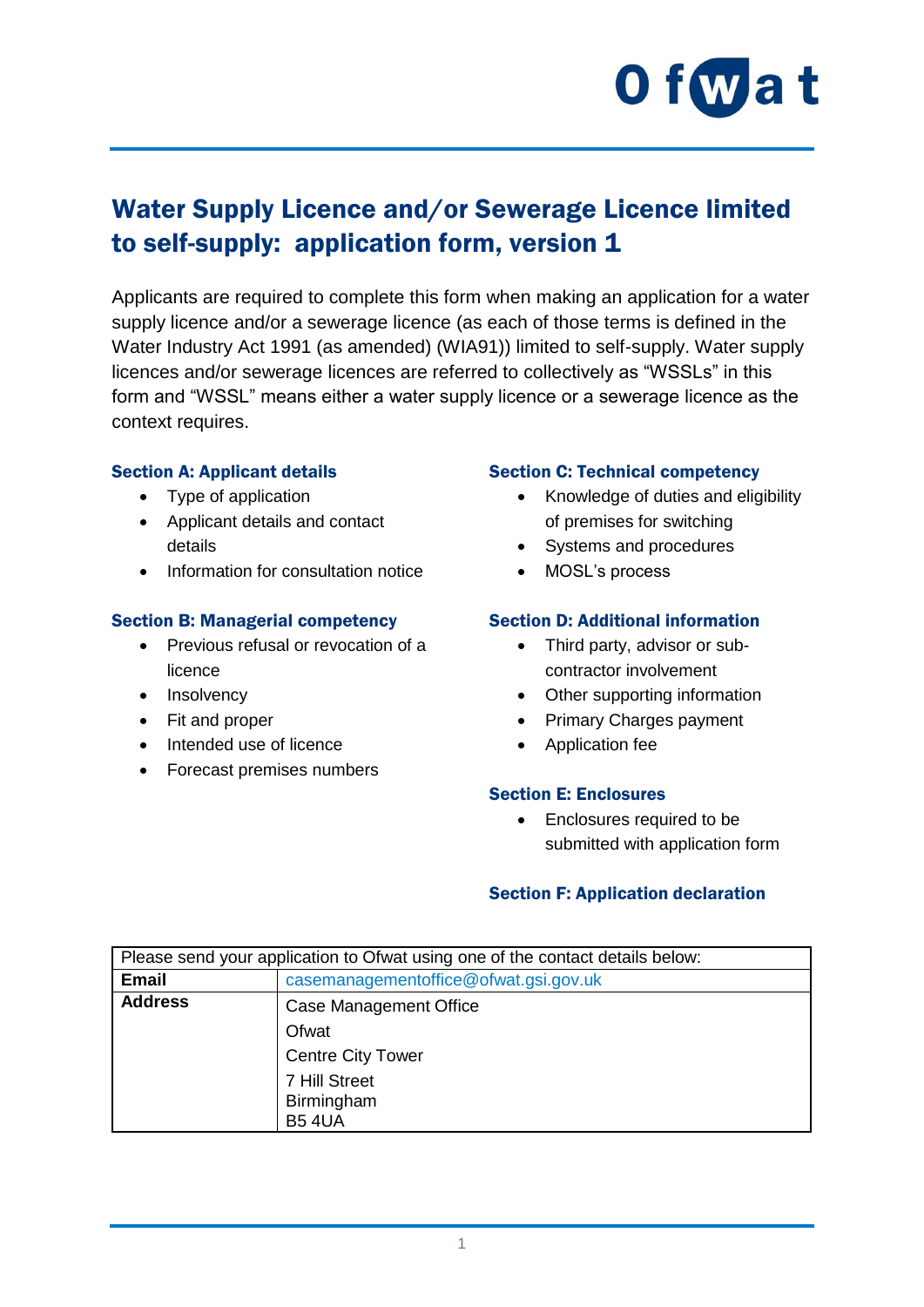This application form reflects the requirements of [Ofwat's notice](http://www.ofwat.gov.uk/publication/notice-determination-section-17f1-regarding-applications-water-supply-sewerage-licences/) under s17F of the WIA91. Applicants will need to submit attachments for some of the questions in this form and may also attach additional pages should more space for a response to any of the questions be needed. Any such additional pages should be numbered and clearly indicate which questions in this application form the information is being provided for against the relevant question and the completed application form should indicate if further supporting documents have been attached.

This form should be read in conjunction with the [Application process guidance for](https://www.ofwat.gov.uk/publication/draft-application-guidance-for-water-supply-licence-and-or-sewerage-licence-wssl-limited-to-self-supply/)  WSSLs [limited to self-supply](https://www.ofwat.gov.uk/publication/draft-application-guidance-for-water-supply-licence-and-or-sewerage-licence-wssl-limited-to-self-supply/) issued by Ofwat for this purpose (referred to in this form as the Guidance). The Guidance outlines the information that we expect to be provided in response to the questions in this application form. To support applicants with completing the application form there is additional guidance at the end of this document. An applicant should ensure that it submits the information requested here along with fees payable to Ofwat. A checklist of required enclosures is set out in Section E.

Please note that if the information and/or documentation provided are incomplete, we will request the missing information. Further information may be requested by Ofwat at any time during the application process to enable us to carry out a fair and thorough assessment of the application.

In completing its application, an applicant should highlight (explaining its reasons) any information that it would not wish to be published or disclosed by Ofwat in due course. In particular an applicant should set out clearly whether, and for what length of time, it considers the information submitted to be subject to any exemptions under the Freedom of Information Act 2000. Ofwat may have regard to such submissions when considering future publication or disclosure. We will retain your information in accordance with Ofwat's retention schedule and will not share it with third parties unless we have a legal obligation to do so. Further information on the treatment of confidential information, can be obtained from Ofwat at<http://www.ofwat.gov.uk/foi/>. If you have any concerns on how we manage your personal data please contact the Data Protection Officer at [FOI@ofwat.gsi.gov.uk](mailto:FOI@ofwat.gsi.gov.uk)

Please note that section 207 of the Water Industry Act 1991 provides that any applicant who knowingly or recklessly makes a statement in connection with an application for a licence that is false or misleading in a material particular is guilty of an offence in England and Wales.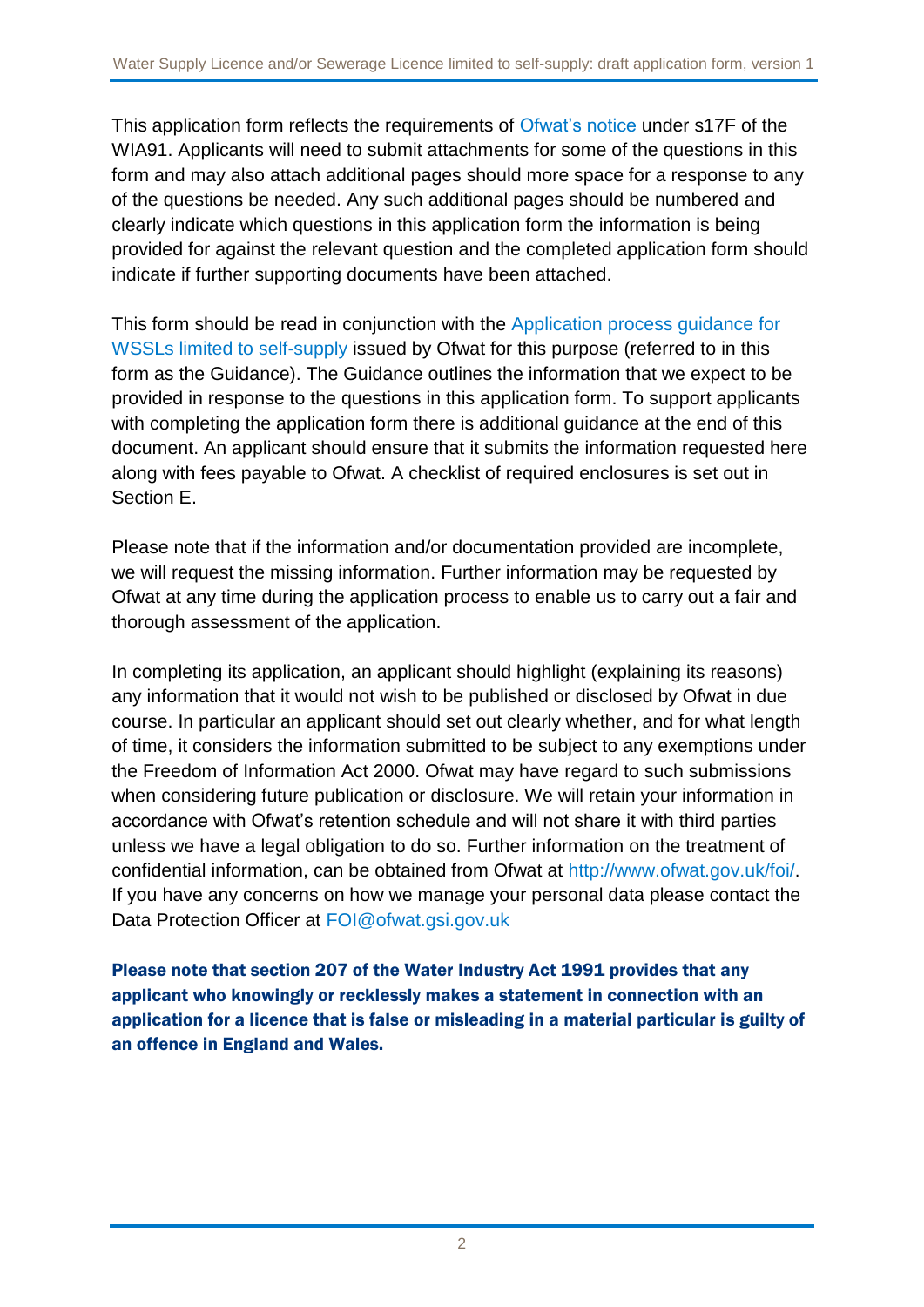## Section A: Applicant details

For additional guidance on questions in this section please see [here.](#page-14-0)

#### A1. Please tick the appropriate boxes below to indicate which authorisation(s) the applicant is applying for.

| <b>Location of</b><br>operation | <b>Type of Authorisation</b>                              | <b>Please</b><br>tick |
|---------------------------------|-----------------------------------------------------------|-----------------------|
|                                 |                                                           |                       |
| England                         | Retail restricted to self-supply (water) authorisation    |                       |
| England                         | Retail restricted to self-supply (sewerage) authorisation |                       |

### A2. Please provide information for the notice of application that will be published by Ofwat following confirmation that a complete application has been received.

Applicant's company name:

Regulated owners or associates<sup>1</sup> (if applicable):

Registered company number (if applicable):

Registered Address:

Please provide a brief summary of the intended use of the WSSL(s), if granted that can be published within the notice of application as part of the public consultation (around 200 words). In this section, please also include any other information that the applicant considers to be relevant to a public consultation.

### A3. Please provide details for the applicant.

Applicant name:

Legal status:

1

<sup>&</sup>lt;sup>1</sup> These are companies that sit within the group that are regulated by Ofwat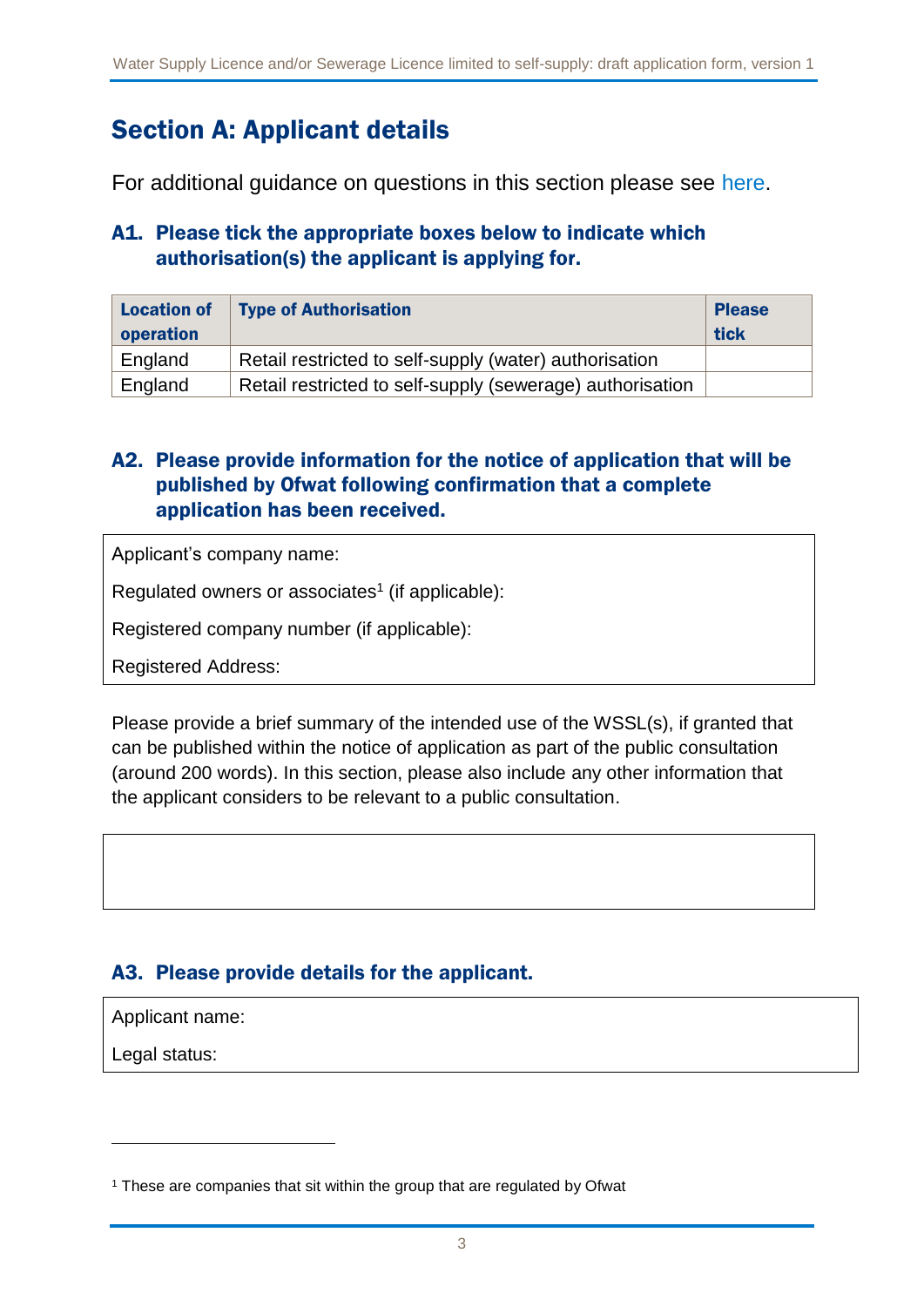Jurisdiction in which the applicant is established:

Contact Address (principal place of business):

Email address:

Telephone number(s):

#### A4. Please provide the contact details of the person to whom correspondence or queries concerning this application should be directed.

| Contact name:        |  |
|----------------------|--|
| Position in company: |  |
| Contact address:     |  |
| Email address:       |  |
| Telephone number(s): |  |

#### A5. Is the contact provided in question A5 above also relevant for queries relating to the DWI, NRW and EA's assessment?

| Yes                  |  |                                                                                                                                |
|----------------------|--|--------------------------------------------------------------------------------------------------------------------------------|
| <b>No</b>            |  | If there are different details for contact between the applicant and the<br>DWI, NRW or EA please provide these details below. |
| Contact name:        |  |                                                                                                                                |
| Position in company: |  |                                                                                                                                |
| Contact address:     |  |                                                                                                                                |
| Email address:       |  |                                                                                                                                |

Telephone number(s):

### A6. Where the applicant is not an individual, please give the full names and contact details of each person concerned in the direction or management of the applicant's affairs.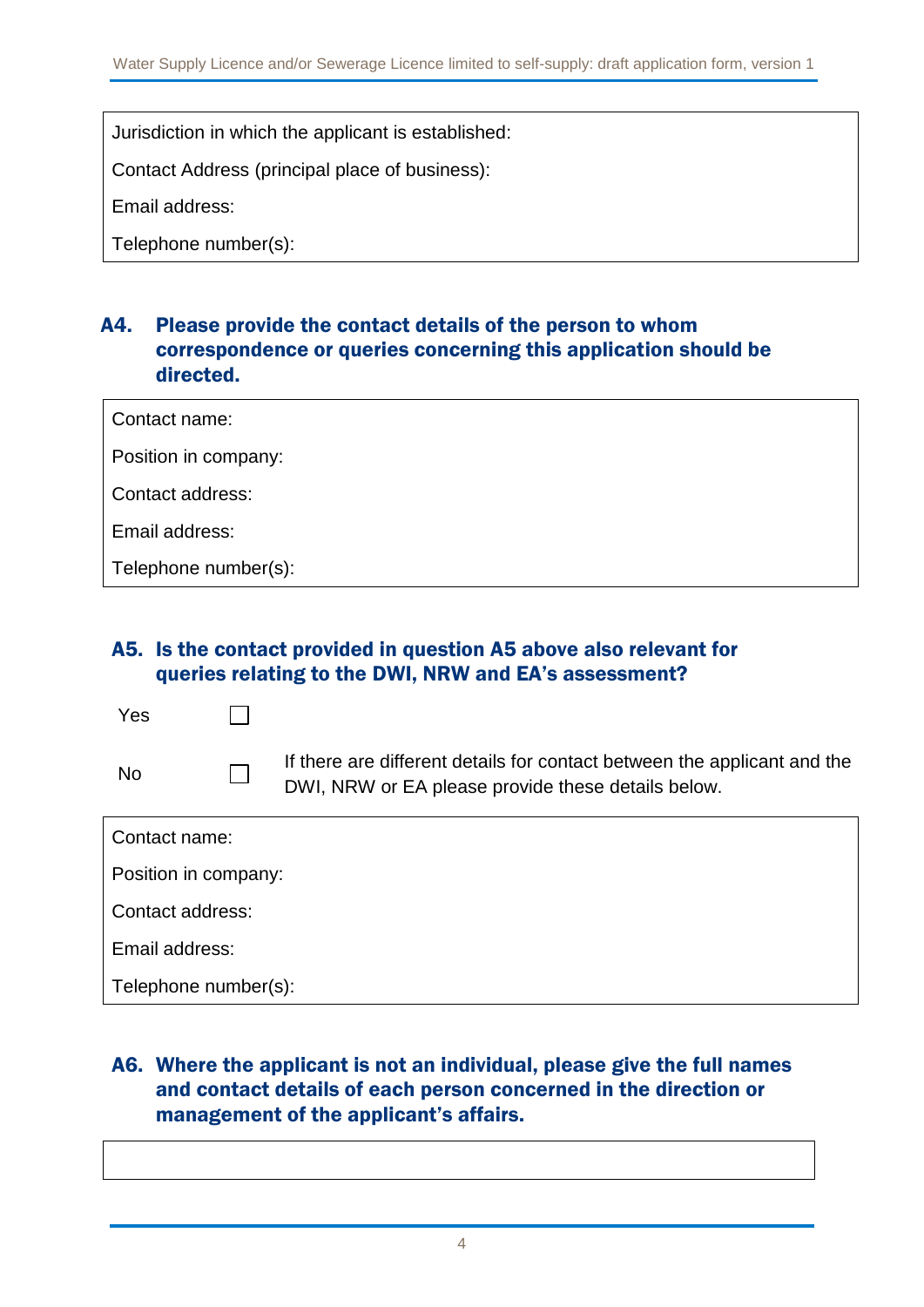#### A7. Please provide the name(s) and contact details for any ultimate controller of the applicant, together with the details of the nature of the control exercised.

#### A8. Does the applicant have any relationship with a company appointed as an undertaker or licensee under the Water Industry Act 1991?

| Yes       | $\mathcal{L}_{\mathcal{A}}$ | Please give details below |
|-----------|-----------------------------|---------------------------|
| <b>No</b> |                             |                           |
|           |                             |                           |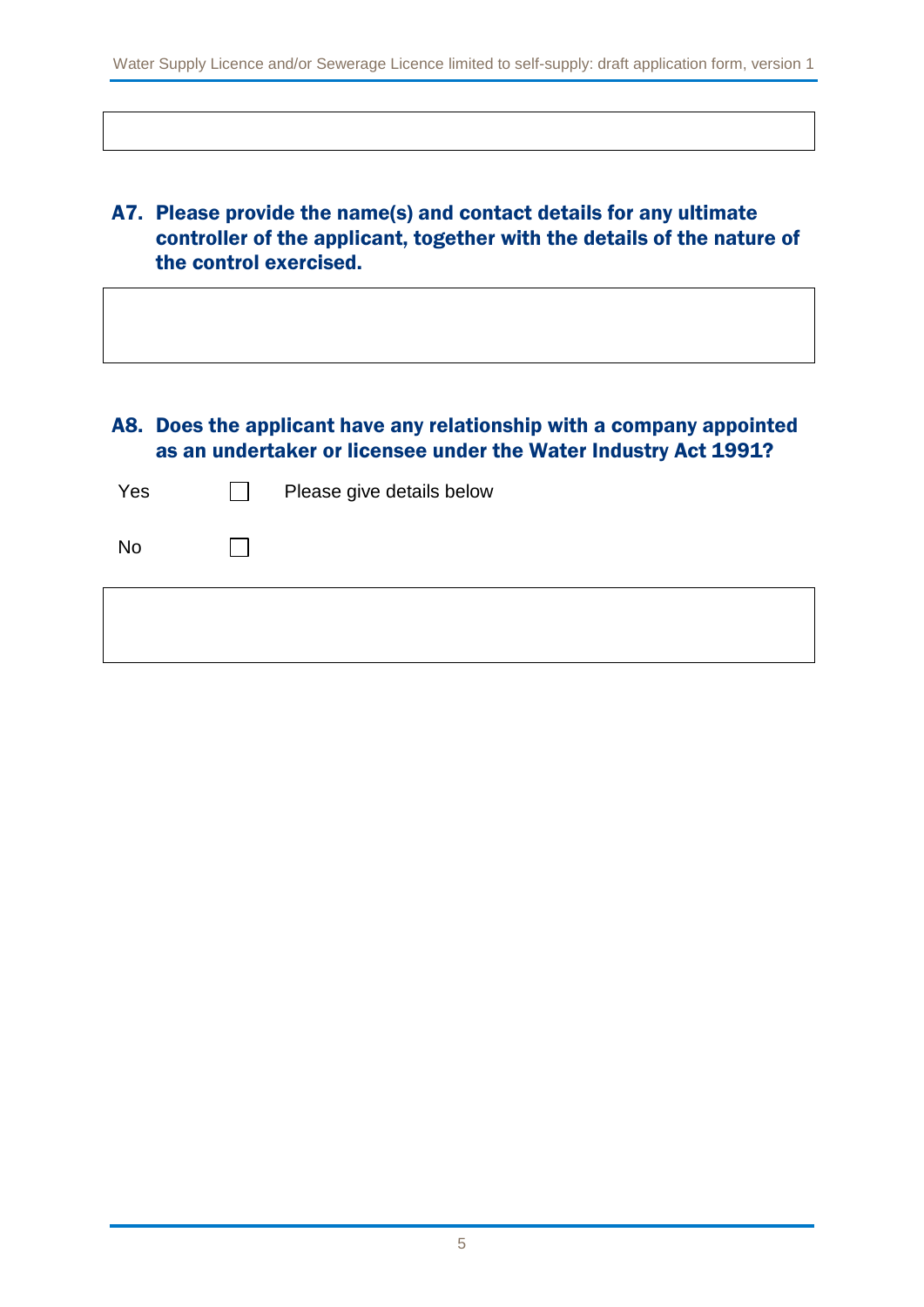### Section B: Managerial competency

For additional guidance on questions in this section please see [here.](#page-15-0)

B1. Have any of those persons concerned in the direction or management of the applicant detailed in response to question A6 been involved in any regulated utility business where a licence has been revoked or refused?

| Yes       | Please give details below |
|-----------|---------------------------|
| <b>No</b> |                           |

B2. Have any of those persons concerned in the direction or management of the applicant detailed in question A6 been involved in any insolvency event (including any period of receivership or administration) or have been involved in a regulated utility which has been the subject of enforcement or revocation proceedings in respect of its licence or other authorisation?

| Yes       | Please give details below |
|-----------|---------------------------|
| <b>No</b> |                           |
|           |                           |

B3. Is there any current or pending litigation relating to the relevant parts of the applicant's business, involving the applicant or any of the persons referred to in response to question A6?

| Yes       |              | $\Box$ Please give details of below |
|-----------|--------------|-------------------------------------|
| <b>No</b> | $\mathbf{1}$ |                                     |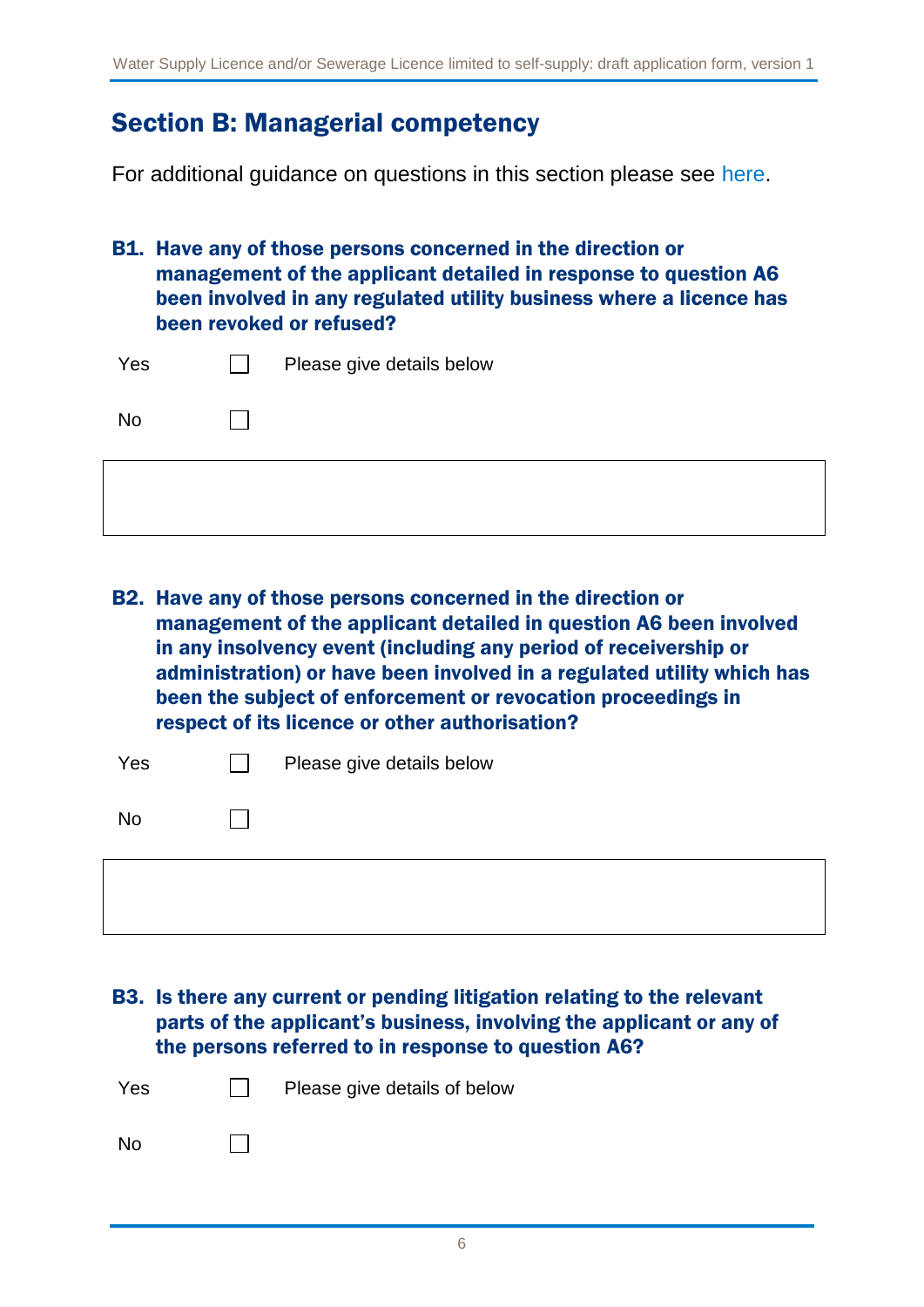B4. Please provide details of any cases that involve the applicant or any of the persons referred to in response to question A6 above, where they have been found guilty of a criminal offence and/or been subjected to a civil penalty.

| Yes       | $\mathbf{1}$ | Please give details of below                               |
|-----------|--------------|------------------------------------------------------------|
| <b>No</b> |              | Please provide declarations (see Guidance - section 4.5.2) |

B5. Is the applicant and any of the persons referred to in response to question A6 deemed to be 'fit and proper' persons to ensure that the activities authorised by the WSSL(s) and any statutory functions imposed on the licence holder in consequence of the WSSL(s) are properly carried out?

| Yes | Please include declarations (see Guidance - section 4.5.3) |
|-----|------------------------------------------------------------|
|     |                                                            |

 $\Box$  Please give details of below

### B6. Please provide details of the applicants intended plan for operating as a WSSL limited to self-supply, including details of the premises it will serve.

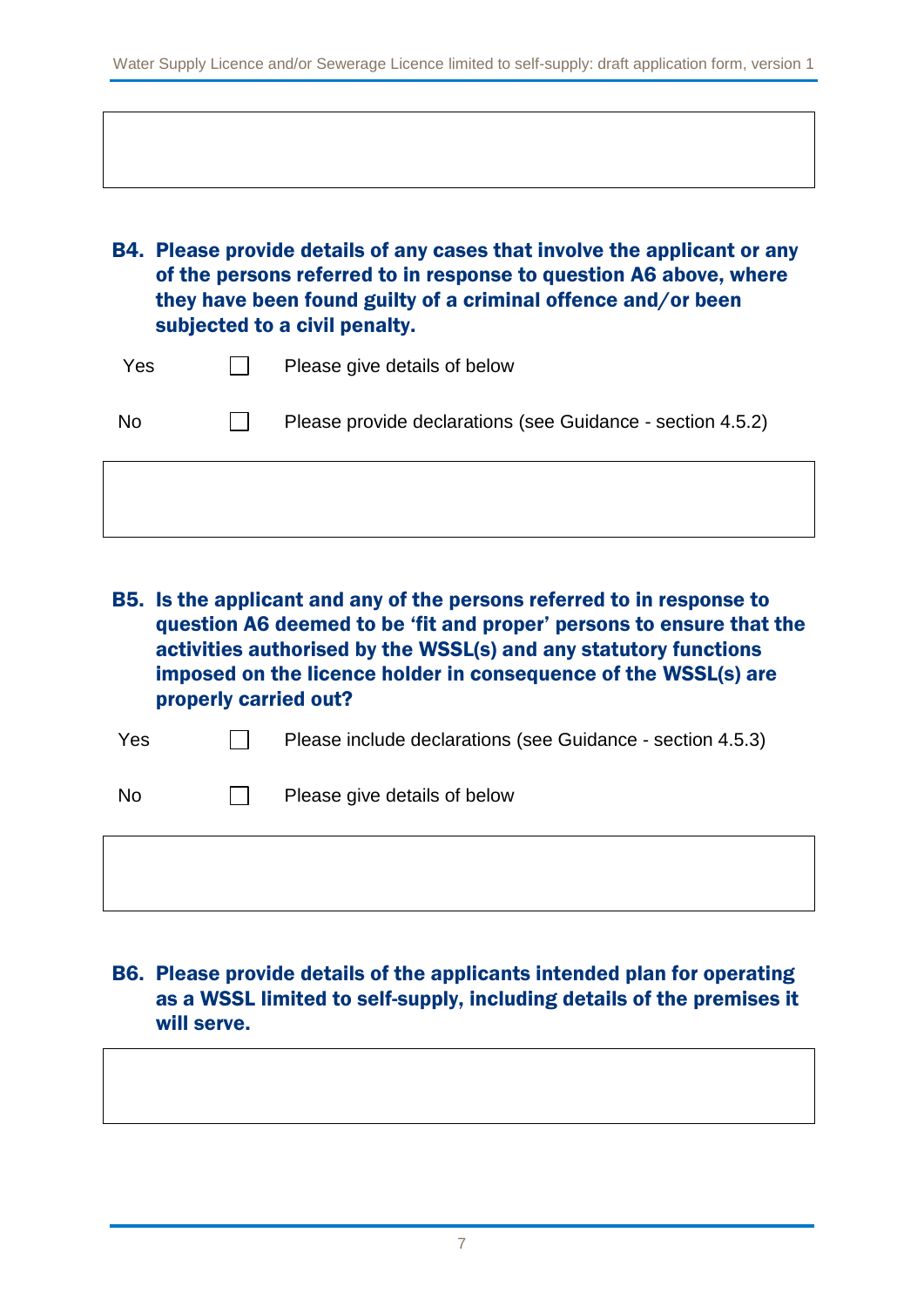B7. What are the applicant's forecasts for the number of premises to be served by the WSSL limited to self-supply during the first three years of its operation? Are there any significant changes expected to the applicant's core business that could impact on its licenced activities?

#### B8. What resources does the applicant need to deliver its plan set out in B6 and B7?

B9. Do any of those persons concerned in the direction or management of the applicant detailed in response to question A6 currently work, or have they previously worked, in a regulated utility?

| Yes       | Please give details of below |
|-----------|------------------------------|
| <b>No</b> |                              |
|           |                              |

B10. Do any of those persons concerned in the direction or management of the applicant detailed in response to question A6 hold any professional or industry qualifications that are relevant to the management of the applicant as a licensed retailer?

| Yes       | Please give details of below |
|-----------|------------------------------|
| <b>No</b> |                              |
|           |                              |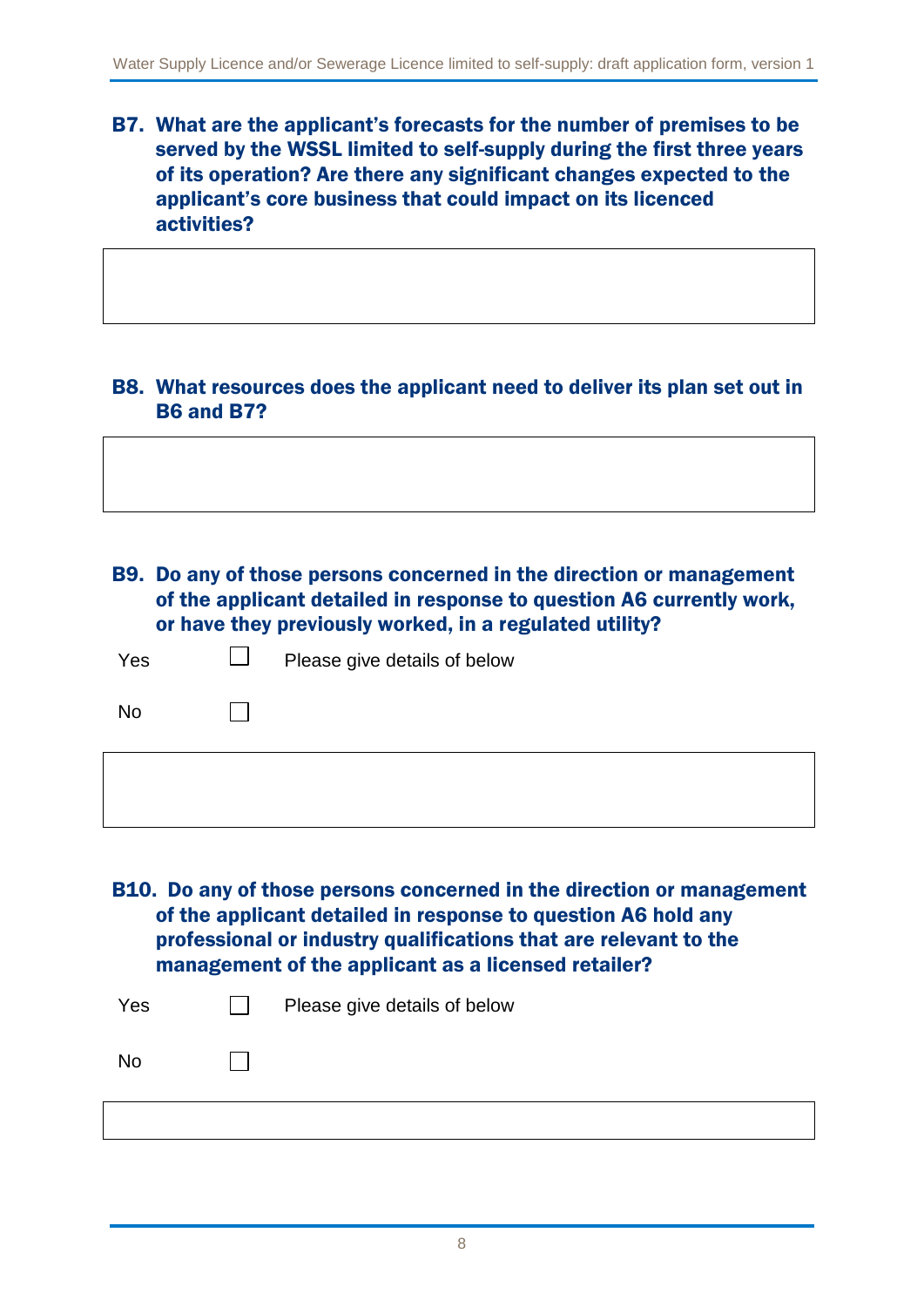## Section C: Technical competency

For additional guidance on questions in this section please see [here.](#page-17-0)

### C1. Please give details as to how the applicant will ensure that it has adequate knowledge of the duties of a licensee limited to selfsupply.

Water supply:

Sewerage:

C2. Please give details as to how the applicant will ensure that it has systems and procedures in place to comply with the duties of a licensee limited to self-supply.

C3. Please give details as to how the applicant will ensure that it has adequate knowledge of the eligibility of premises to switch and to serve associated persons by a WSSL limited to self-supply.

C4. Please explain how the applicant has satisfied itself that the systems and procedures it will use for operating a WSSL limited to self-supply have sufficient capacity and capability.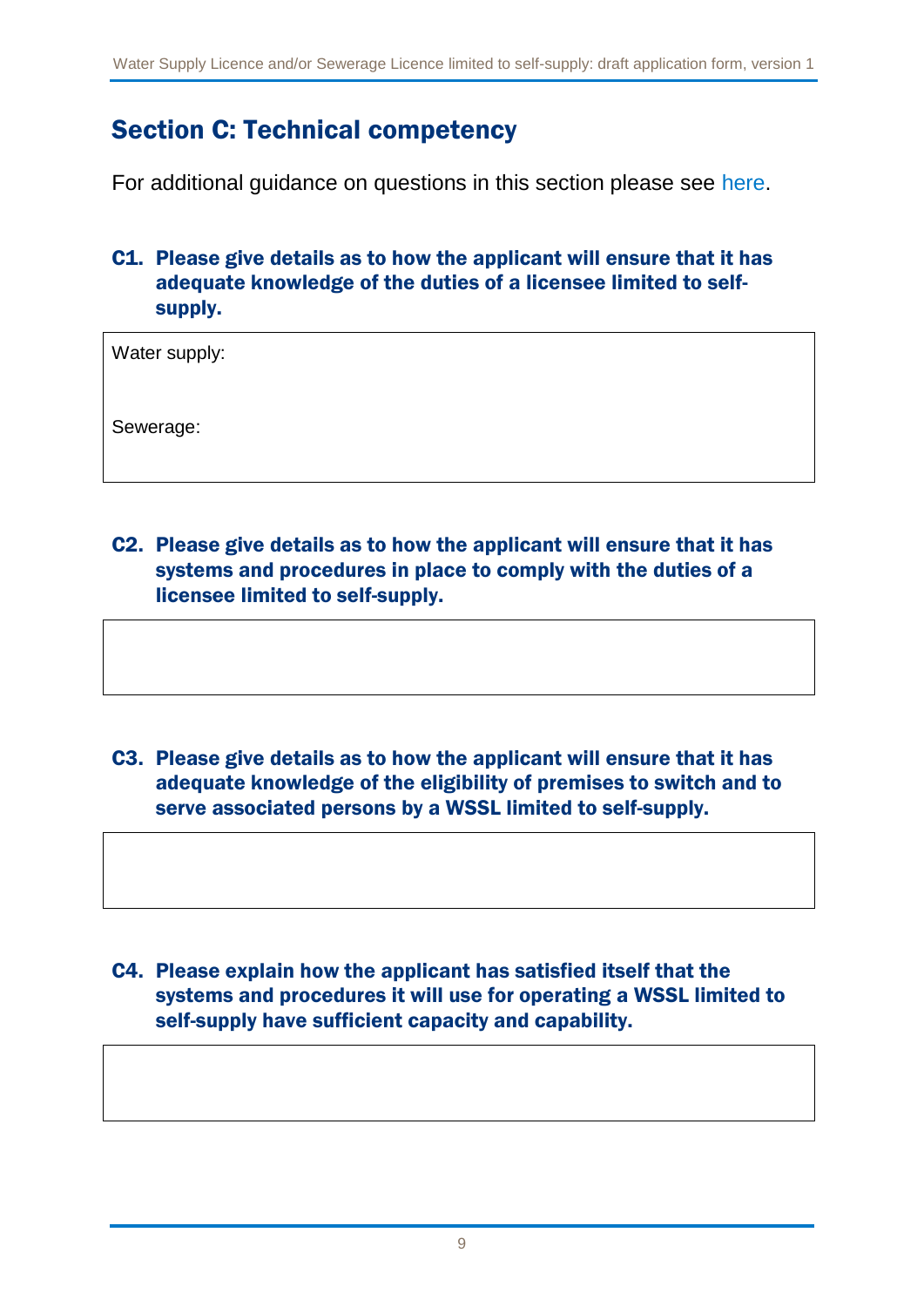#### C5. Please confirm whether the applicant intends to apply for or has MOSL's market entry assurance certification (MEAC) for the use of low or high volume interface with market systems?

| High |  |
|------|--|
| Low  |  |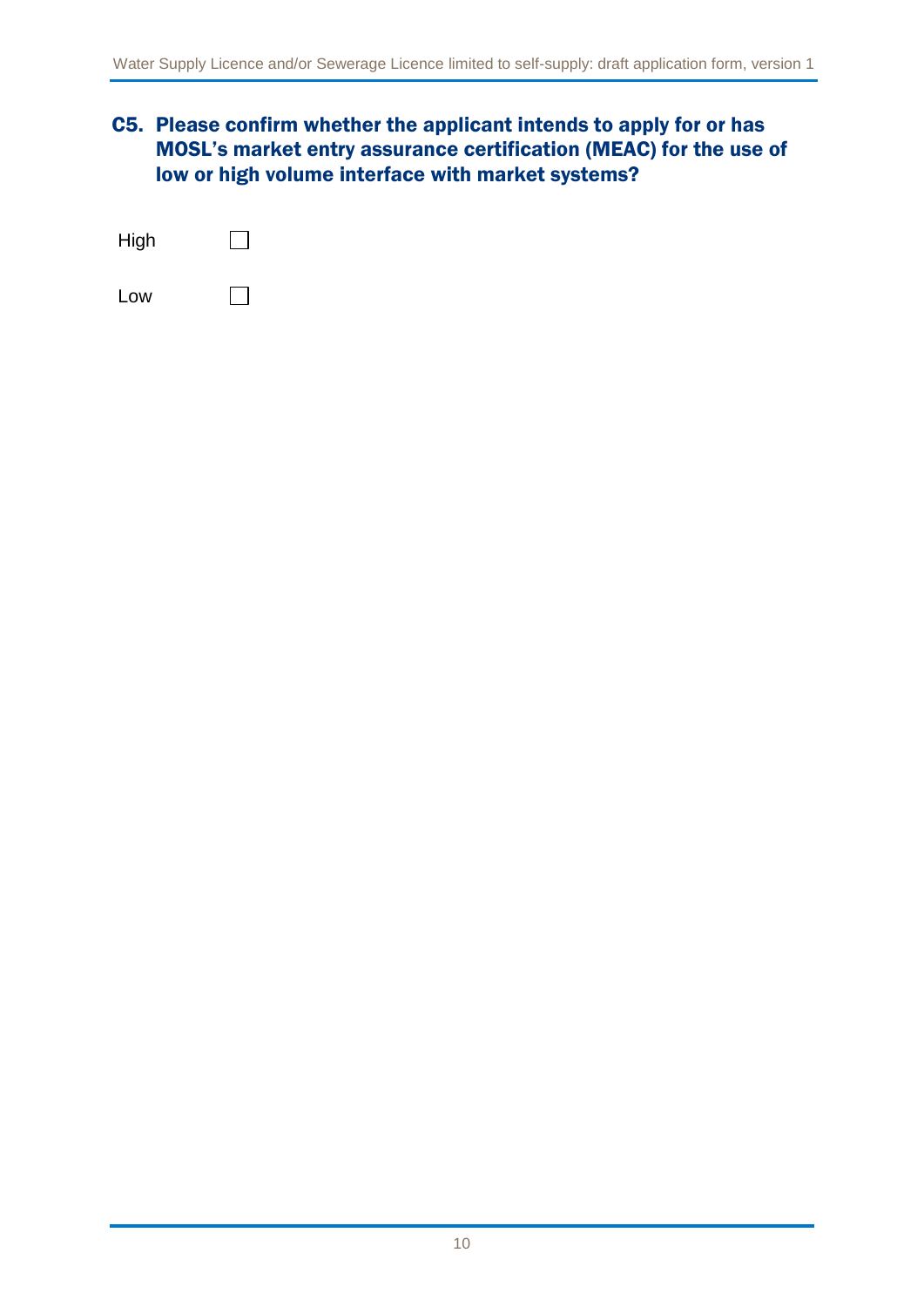## Section D: Additional information

For additional guidance on questions in this section please see [here.](#page-18-0)

D1. Details of sub-contractors who will be involved in the operations of the WSSL limited to self-supply licence activity.

D2. Details of the applicant's advisers, including accountants, lawyers and technical advisers.

D3. Please provide details of any facts or circumstances that might adversely affect the applicant's ability to exercise the functions authorised under the licence(s) the applicant is applying for.

D4. Does the applicant consider that any of the standard licence conditions or any other regulatory requirements should not apply in respect of its application?

| Yes       | Please give details below |
|-----------|---------------------------|
| <b>No</b> |                           |
|           |                           |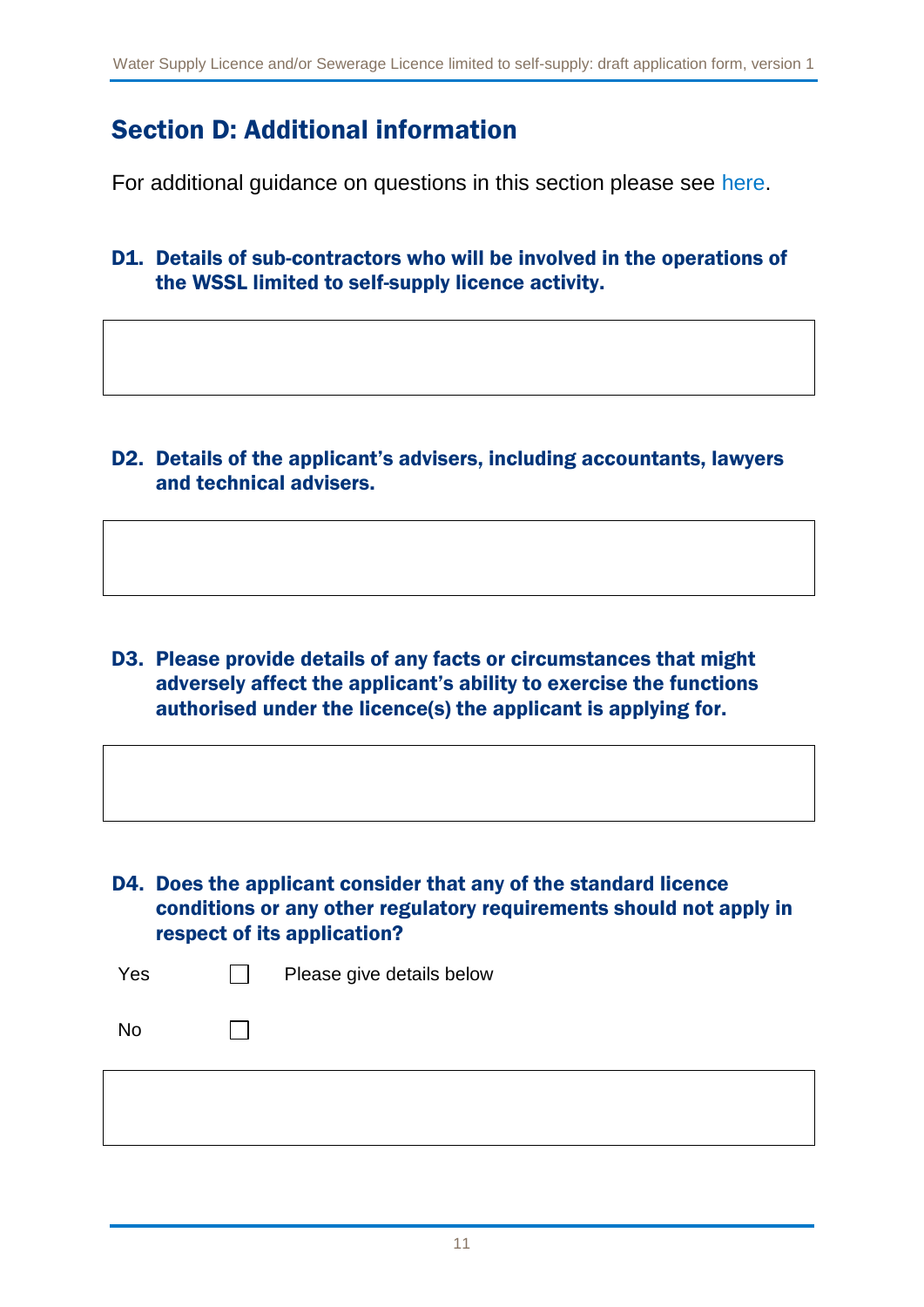### D5. Please specify any additional information that the applicant feels is necessary to support the application.

| persons.            | D6. Please tick how you anticipate paying the Primary Charges to the<br>applicable wholesalers serving the premises and/or associated |
|---------------------|---------------------------------------------------------------------------------------------------------------------------------------|
| Pre-payment         |                                                                                                                                       |
| Post-payment        |                                                                                                                                       |
| application form?   | D7. How has the applicant submitted the application fee with the                                                                      |
| Electronic transfer |                                                                                                                                       |
| Cheque              |                                                                                                                                       |
|                     | D8. Do you require a receipt for payment of the application fee?                                                                      |
| Yes                 |                                                                                                                                       |
| <b>No</b>           |                                                                                                                                       |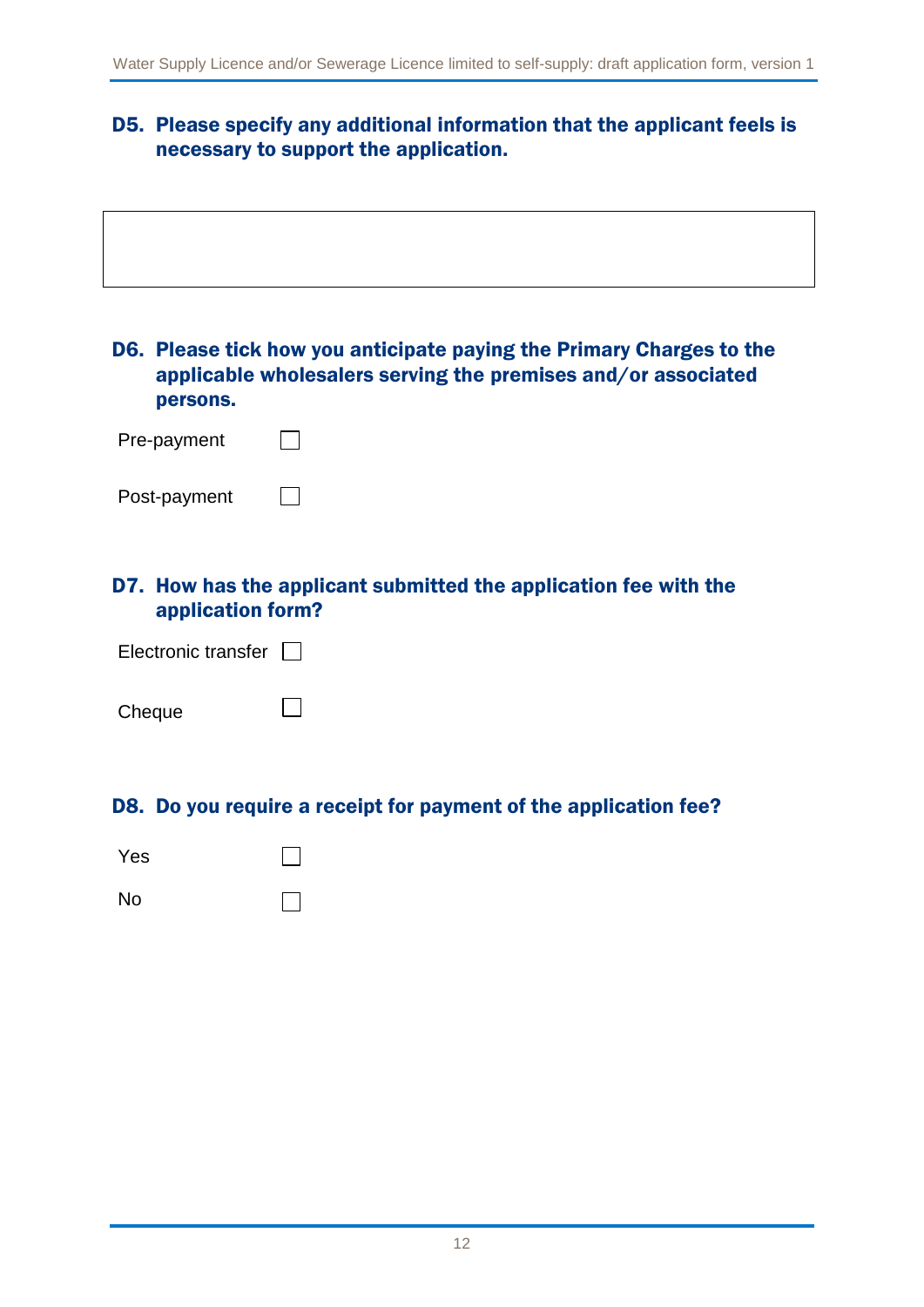# Section E: Enclosures

### Please check the following are included with the application:

| Application fee (see Guidance – section 3.4)                                                                                                       |  |  |
|----------------------------------------------------------------------------------------------------------------------------------------------------|--|--|
| Application form                                                                                                                                   |  |  |
| List of premises and/or associated persons to be served (see Guidance<br>$-$ section 4.2.2)                                                        |  |  |
| Declarations of 'fit and proper' status (see Guidance – section 4.5.3)                                                                             |  |  |
| Statements of any unspent criminal convictions (see Guidance – section<br>4.5.2)                                                                   |  |  |
| Declaration that the applicant, if granted a WSSL,<br>will work positively with CCWater, the DWI, NRW and the EA (see<br>Guidance - section 4.5.4) |  |  |
| Declaration that the applicant is aware of the responsibilities of<br>licensees under the WIA91 (see Guidance – section 4.5.5)                     |  |  |
| Organisational and management structure diagram (see Guidance -<br>section 4.2.2)                                                                  |  |  |
| Copy of the latest available financial accounts (see Guidance – section<br>4.3.2)                                                                  |  |  |
| Forecast of the applicant's projected cost savings table (see Guidance –<br>section 4.3.2)                                                         |  |  |
| Supporting information relating to financial stability (see Guidance -<br>section 4.3)                                                             |  |  |
| Supporting information relating to managerial competency (see<br>Guidance - section 4.2)                                                           |  |  |
| Supporting information relating to technical competency (see Guidance<br>$-$ section 4.4)                                                          |  |  |
| Letter of authority (required if a third party is submitting the application)                                                                      |  |  |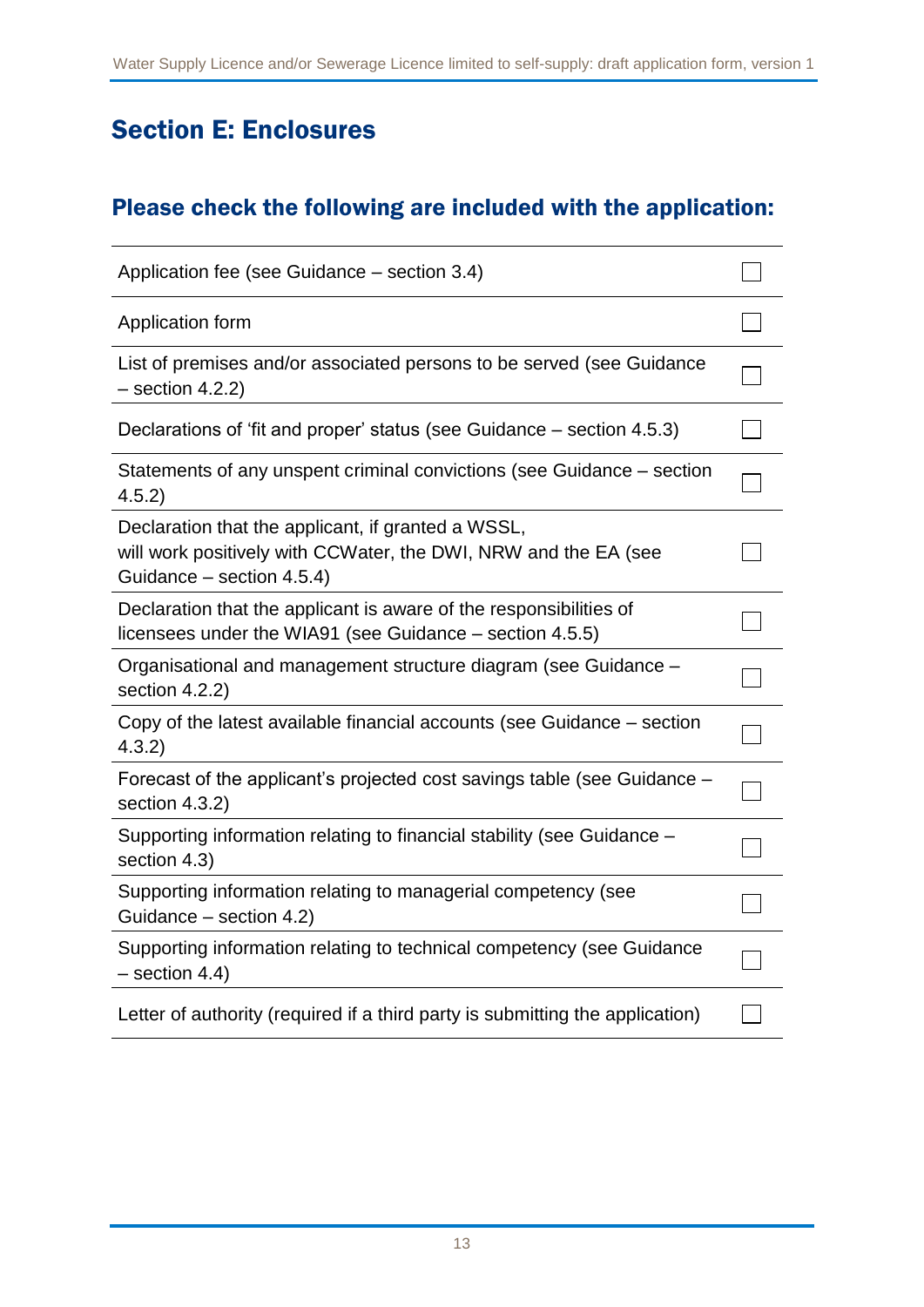## Section F: Application declaration

I confirm that, having made due enquiry of the applicant (if someone other than me) and each of the persons (if any) listed in the responses *to* Section A, Question 6, the information supplied in the application form and supporting documents is complete and correct to the best of my knowledge and belief.

I confirm that I, and (if someone other than me) the applicant, will provide such further information as Ofwat requests in connection with its assessment of this application and will inform Ofwat if there is any material change to the circumstances of the applicant and/or the information contained in this application.

I confirm that I, and (if someone other than me) the applicant, consents to Ofwat sharing the contents of this application, including for the avoidance of doubt any enclosures, with third parties whose input is necessary or desirable for the assessment of this application.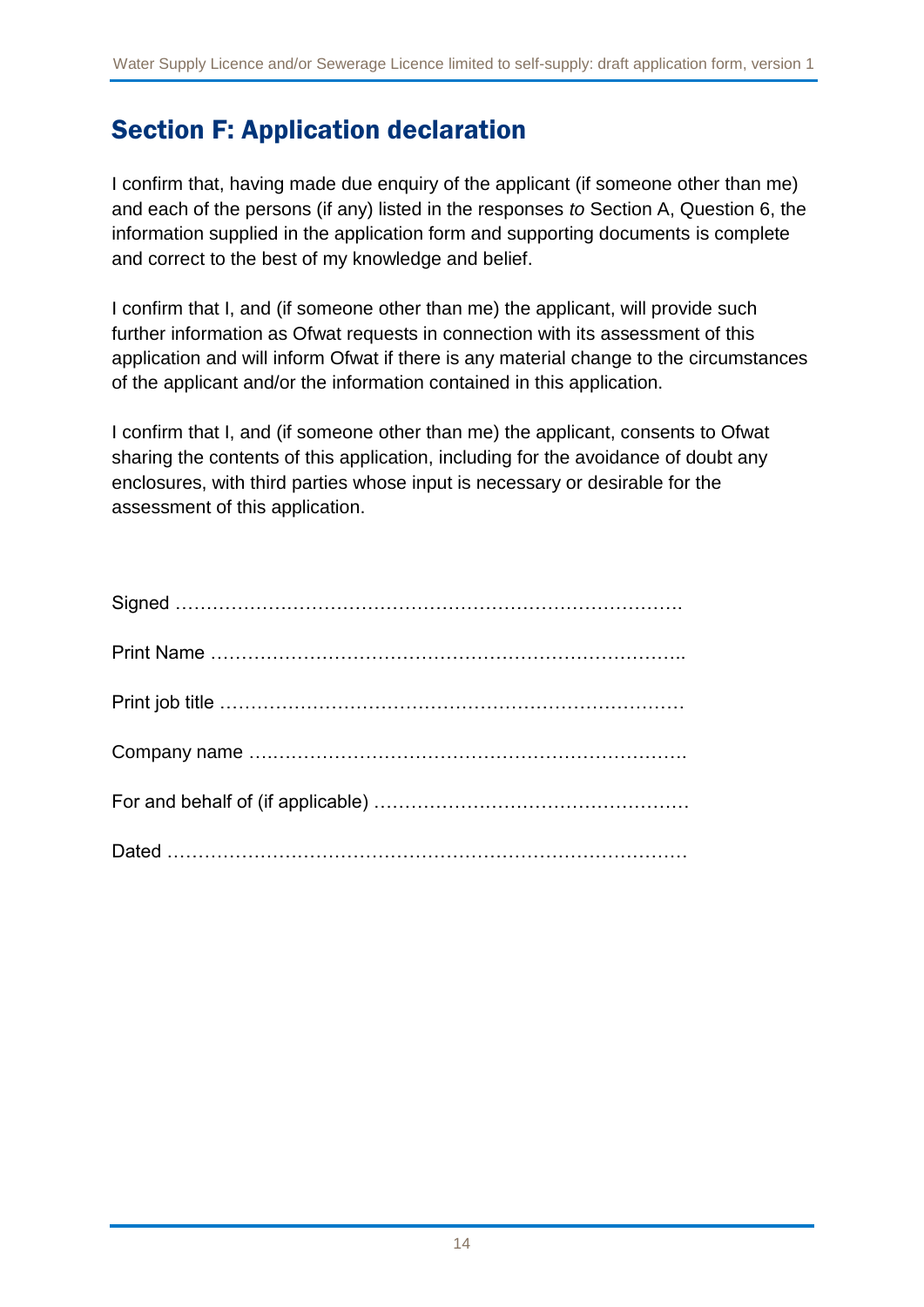# Additional guidance

### <span id="page-14-0"></span>Section A

1

**Question 2:** The purpose is for the applicant to provide information that it consents to Ofwat publishing as part of the notice of application which forms the commencement of Ofwat's 28 working day public consultation period.

**Question 3:** Where the applicant is not an individual, please provide the contact details of the person who may be contacted concerning the application. In setting out the applicant's legal status, please indicate whether the applicant is, for example, a body corporate, partnership, unincorporated association, individual or some other entity.

If an application is completed by a third party on behalf of the applicant, please ensure that the contact details for the licensee are included alongside the details of the third party (if applicable).

**Question 4:** If the application is being submitted by a third party acting on behalf of the applicant, please provide the contact details of the third party (a letter of authority should also be provided as a supporting document).

**Question 5:** The persons concerned in the direction or management of the applicant's affairs would typically include, in the case of companies, its directors (executive and non-executive) and, in the case of partnerships, each of the partners. In addition, details of any other persons occupying senior management positions should be provided where those individuals will be directly accountable for the licensed part of the applicant's business.

Where a third-party will be involved in the management of the WSSL, please provide contact details of each person from that third-party to be in the direction or management of the applicant's licence. If the applicant is an individual the answer to this question should be 'Not applicable' since it will have been provided in the response to question A3.

**Question 6:** For the purpose of the application as a whole, the 'ultimate controller' means a person or undertaking who, acting alone or jointly, has control<sup>2</sup> of the

<sup>&</sup>lt;sup>2</sup> The concept of control should be interpreted and assessed in accordance with Merger Regulation (Council Regulation (EC) No 139/2004 on the control of concentrations between undertakings, OJ L 24/1, 29.1.2004).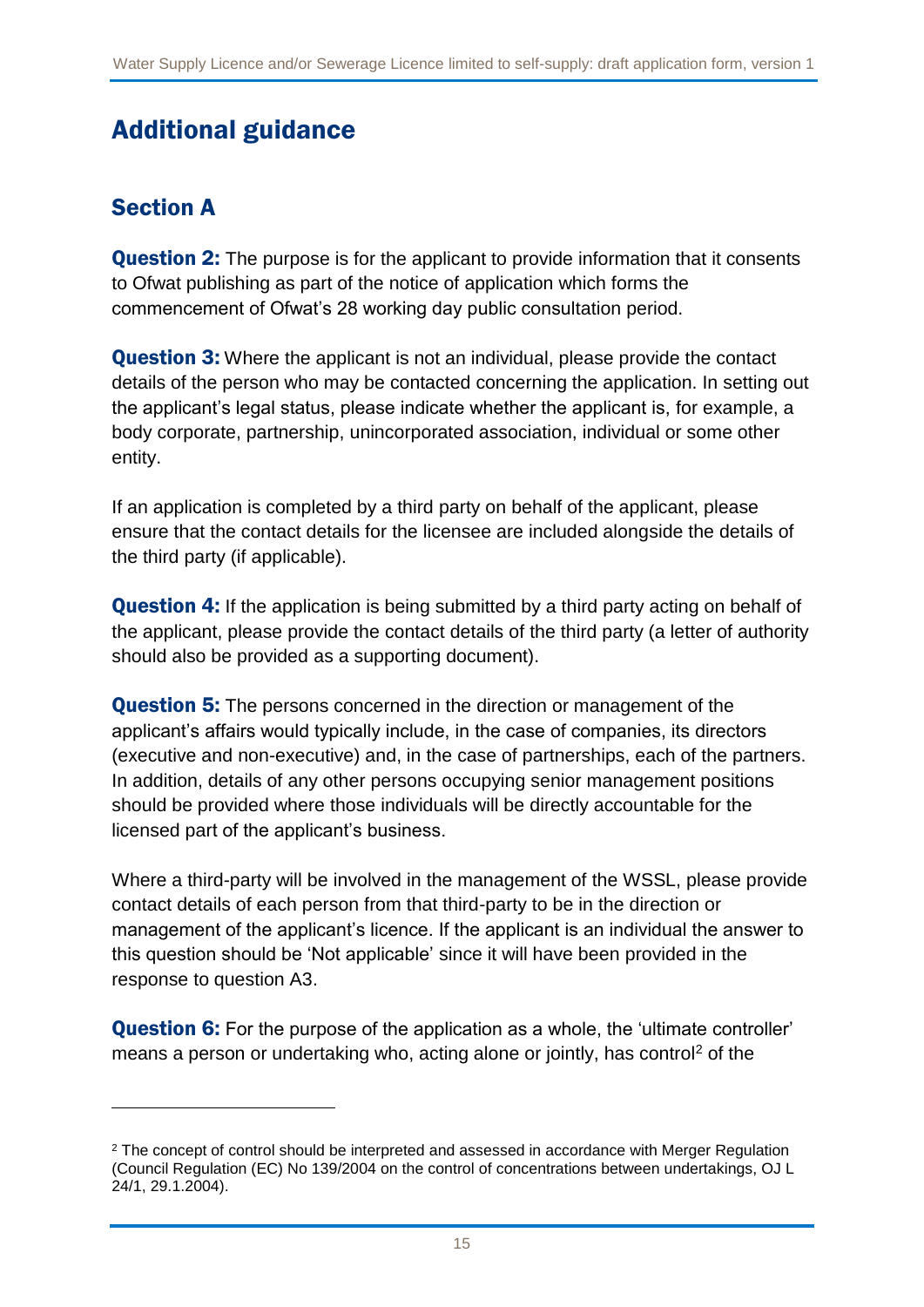applicant and is not itself controlled by another person or undertaking. Where the applicant is the member of a group of companies, for instance, details would typically be required of the parent company and ultimate controller within that group.

**Question 7:** The applicant should provide details of any relationship it has with an appointed water or sewerage company or regulated licensee where there is common ownership or common control. The applicant should also highlight this detail on the organisational structure chart required to be included as an enclosure with the application. The applicant should make clear the nature of the relationship with the company, and the nature of any contractual relationships it has with the company.

### <span id="page-15-0"></span>Section B

**Question 1:** Applicants should give details of all previous or similar applications for a licence by the applicant or any of the persons referred to in question A6, including applications that were refused, withdrawn or otherwise unsuccessful.

**Question 2:** Applicants should include details of every occasion on which the applicant or any of the persons referred to in question A6 have been involved with a regulated utility which has been the subject of enforcement or revocation proceedings in respect of its licence or other authorisation, as well as details of any insolvency event.

**Question 3:** Applicants should include pending, anticipated litigation and ongoing litigation, relating to the relevant parts of the applicant's business. Disclosure should cover not only court proceedings, but also those raised by or before any other tribunal or regulatory agency. Applicants should also indicate the jurisdiction in which each litigation has been raised. Where there is a large number of cases to disclose, for example, in relation to routine debt collection, we are willing to consider disclosure of information on the basis of categories.

**Question 4:** This should exclude minor convictions or penalties. Where the persons listed at question A6 above have any unspent convictions please provide declarations from each person(s) to this effect. Applicants should indicate the jurisdiction in which they were convicted. We would not expect applicants to submit information about minor convictions or penalties, such as routine traffic violations. If applicants are unsure about whether or not something is a 'minor' conviction or penalty, then they should raise it with us prior to making its application. Applicants should note that we regard civil penalties as including any enforcement orders issued by a court, tribunal or other regulatory agency.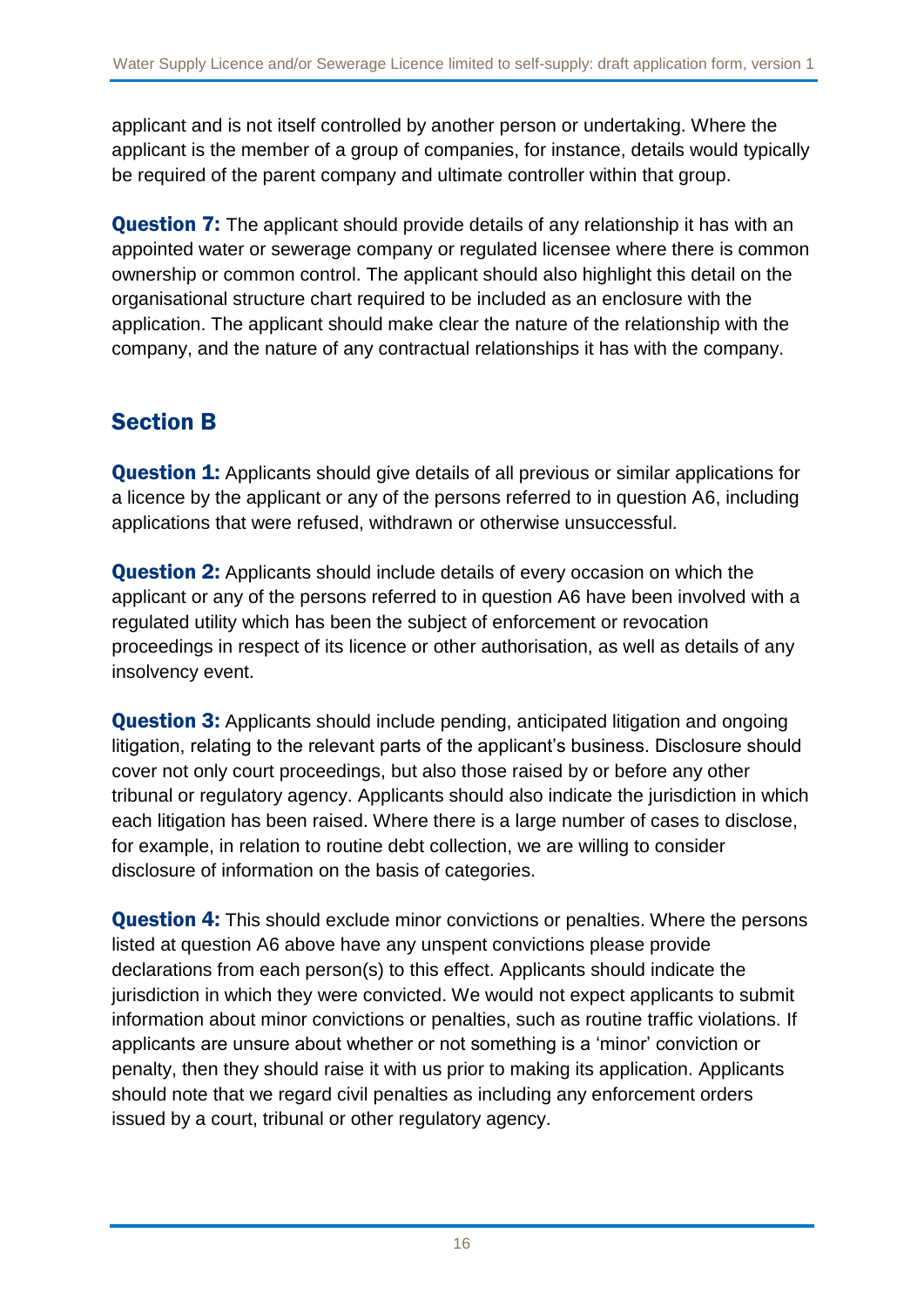If the persons referred to in question A6 have any unspent convictions an individual declaration signed by each of these person(s) should be provided.

**Question 5:** In determining whether a person is fit and proper, we will have regard to, but will not be limited to:

- Any statement setting out the circumstances of the case where the person has been convicted of a criminal offence.
- Any statement setting out the circumstances of the case where the person has been the subject of any adverse finding or any settlement in civil proceedings.
- Any statement setting out the circumstances of the case where the person is currently involved in litigation.
- Any statement setting out the circumstances of the case where the person has been the director, partner or concerned in the management of a business that has gone into insolvency liquidation or administration while the person has been involved with that organisation.
- Whether the person has been, or is currently, the subject of investigation or disciplinary proceedings by any regulatory body. The applicant must provide details of any regulatory investigations or disciplinary proceedings in the last three years involving the applicant (or any of the individuals concerned with the direction or management of the applicant). A statement setting out the nature of the investigation/ disciplinary matter(s) must be provided.

**Question 6:** In this section, please detail the applicant's strategy for operating as a licensee limited to self-supply. In particular:

- What are the applicant's objectives for the first three years of operation?
- What are the timescales for delivery of the applicant's key objectives to serve its eligible premises and/ or associated persons?
- Which premises will the applicant be serving (including those of associated persons)?
- Where the applicant proposes providing retail services to associated persons, the applicant should provide evidence or a brief explanation as to its relationship with the associated person (see paragraph 11 of Schedule 2A to the WIA91).

**Question 7:** In this section, we expect applicants to provide forecast premises numbers for the years 1, 2 and 3 and an explanation on the reasoning behind these numbers. We expect applicants to also detail any significant changes expected to the applicant's core business that could impact on its licenced activities.

**Question 8:** The applicant should address this question in relation to the following: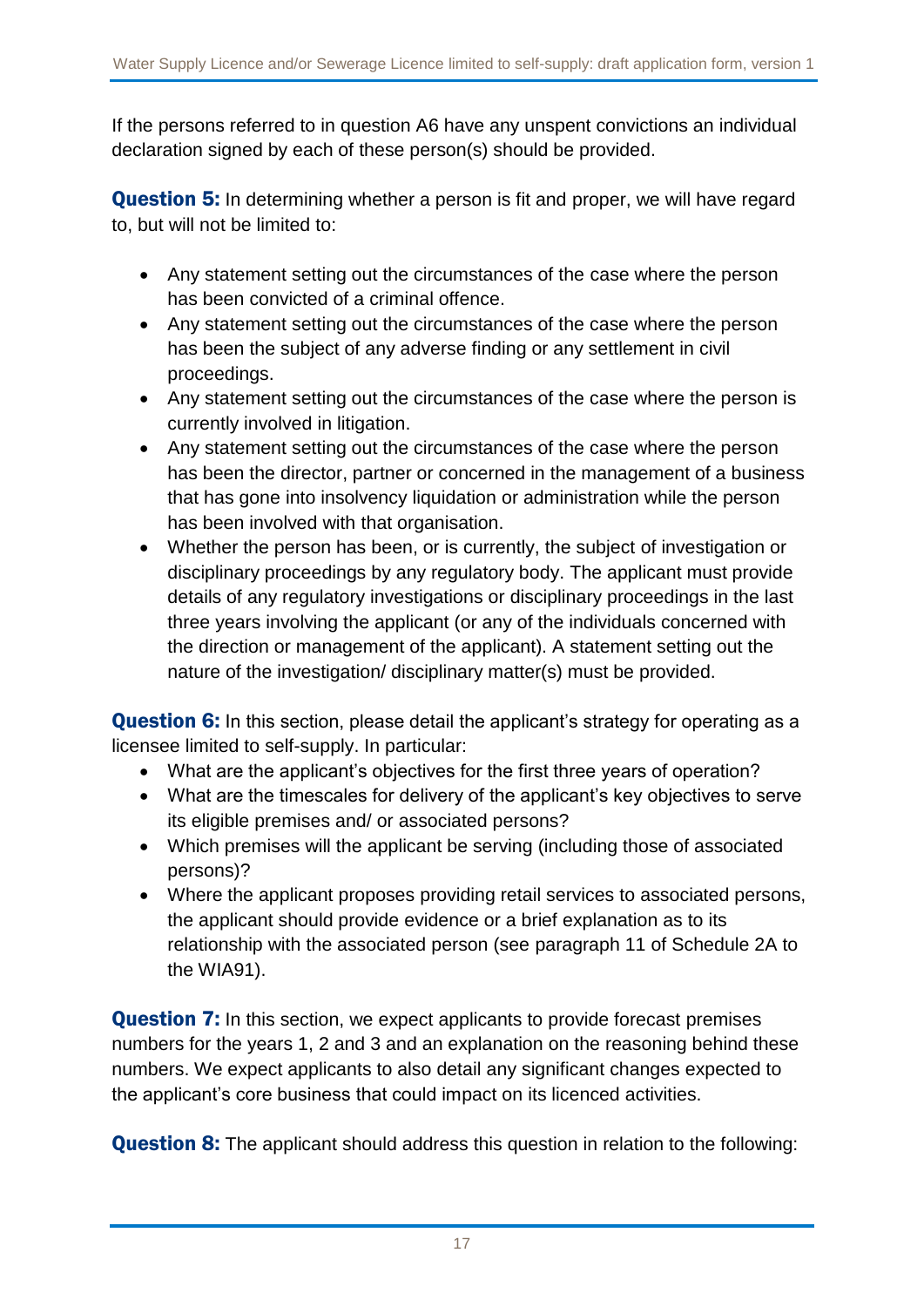- Assets required. This should be cross-referenced with the opening balance sheet where it is intended that the assets will be owned by the applicant. Where the assets are not owned by the applicant, the applicant should outline from whom (and on what commercial terms) the principal assets will be leased/ main services outsourced.
- Details of the workforce in terms of total planned numbers and by department.
- The current proposals for staff development including recruitment or training plans (in particular details about training plans should address the technical competency).

**Question 9:** Details should be provided of any current and/or previous employment within a regulated utility of those persons referred to in question A6. This information should include, but is not limited to, regulated utilities within England and Wales. In addition to any experience in the water and sewerage sector, previous retail experience or previous experience of other regulated utilities such as electricity, gas or telecommunications will be particularly relevant.

**Question 10:** Details should be provided of any professional or industry qualifications that are relevant to the management of the applicant as a licensed retailer those persons referred to in question A6.

## <span id="page-17-0"></span>Section C

**Question 1:** Please see section 4.4 of the Guidance for further details.

**Question 2:** Please see sections 4.4 of the Guidance for further details.

**Question 3:** Please see sections 2.2 of the Guidance for further details on serving associated persons and our [eligibility guidance](https://www.ofwat.gov.uk/wp-content/uploads/2016/07/pap_gud201607updatedretaileligibility.pdf) and [supplementary](https://www.ofwat.gov.uk/wp-content/uploads/2016/07/pap_gud201607suppretaileligibility.pdf) guidance for detail on eligible customers.

**Question 4:** The question requires applicants to explain what design thinking and/or testing they have done to make sure that they can provide the service to themselves. We expect this to cover aspects such as IT systems and staff training.

Question 5: Further information on MOSL can be found in section 2.6 of the Guidance. Please see MOSL's [website](https://www.mosl.co.uk/market-entry-change-exit/market-entry) for further details.